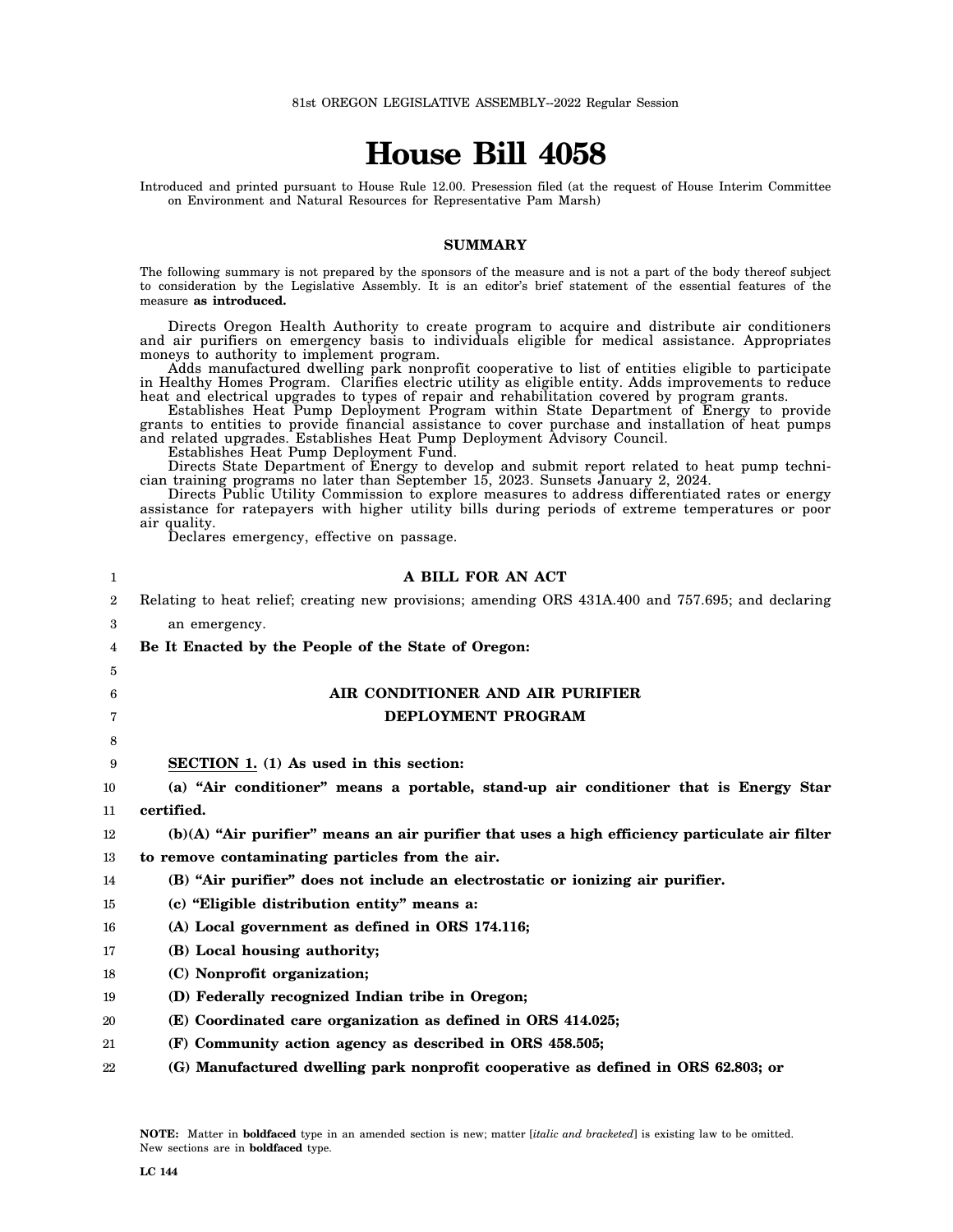1 2 3 4 5 6 7 8 9 10 11 12 13 14 15 16 17 18 19 20 21 22 23 24 25 26 27 28 29 30 31 32 33 34 35 36 37 38 39 40 41 42 43 44 **(H) Program administered by: (i) An electric utility as defined in ORS 757.600; or (ii) A natural gas utility as defined in ORS 757.392. (2)(a) The Oregon Health Authority shall create a program to: (A) Acquire an emergency supply of air conditioners and air purifiers; and (B) Distribute the air conditioners and air purifiers to eligible distribution entities that will provide on an emergency basis the air conditioners and air purifiers to individuals eligible under subsection (4) of this section. (b) The authority may provide or contract with one or more third parties to provide the program. (3) The authority or a third party shall: (a) Determine the percentage of program funds needed to support the costs of installation and materials for installation. (b) Maintain a telephone hotline to answer questions about the installation, use and maintenance of the air conditioners and air purifiers. (c) Provide technical assistance to eligible distribution entities. (4) An individual is eligible to receive an air conditioner or air purifier under this section if the individual: (a) Is eligible to receive medical assistance, as defined in ORS 414.025, through the Oregon Health Authority or Department of Human Services; (b) Resides in any type of housing or recreational vehicle, as defined in ORS 174.101, that has electricity for operating the air conditioner or air purifier; and (c) Upon receiving an air conditioner or air purifier, provides an attestation that the individual can safely and legally install the air conditioner or air purifier in the individual's home or recreational vehicle. (5) The authority shall adopt rules to implement the program described in this section. HEALTHY HOMES PROGRAM SECTION 2.** ORS 431A.400 is amended to read: 431A.400. (1) As used in this section: (a) "Eligible entity" means a: (A) Local government as defined in ORS 174.116; (B) Local housing authority; (C) Nonprofit organization; (D) Federally recognized Indian tribe in Oregon; (E) Coordinated care organization as defined in ORS 414.025; (F) Community action agency as described in ORS 458.505; [*or*] **(G) Manufactured dwelling park nonprofit cooperative as defined in ORS 62.803; or** [*(G)*] **(H)** Program administered by: (i) An electric [*company*] **utility** as defined in ORS 757.600; or (ii) A natural gas utility as defined in ORS 757.392. (b) "Environmental justice factor" means a circumstance or condition that impacts a community's ability to achieve a balance of health, economic or environmental benefits and burdens

45 or that impacts a community's ability to participate in public processes.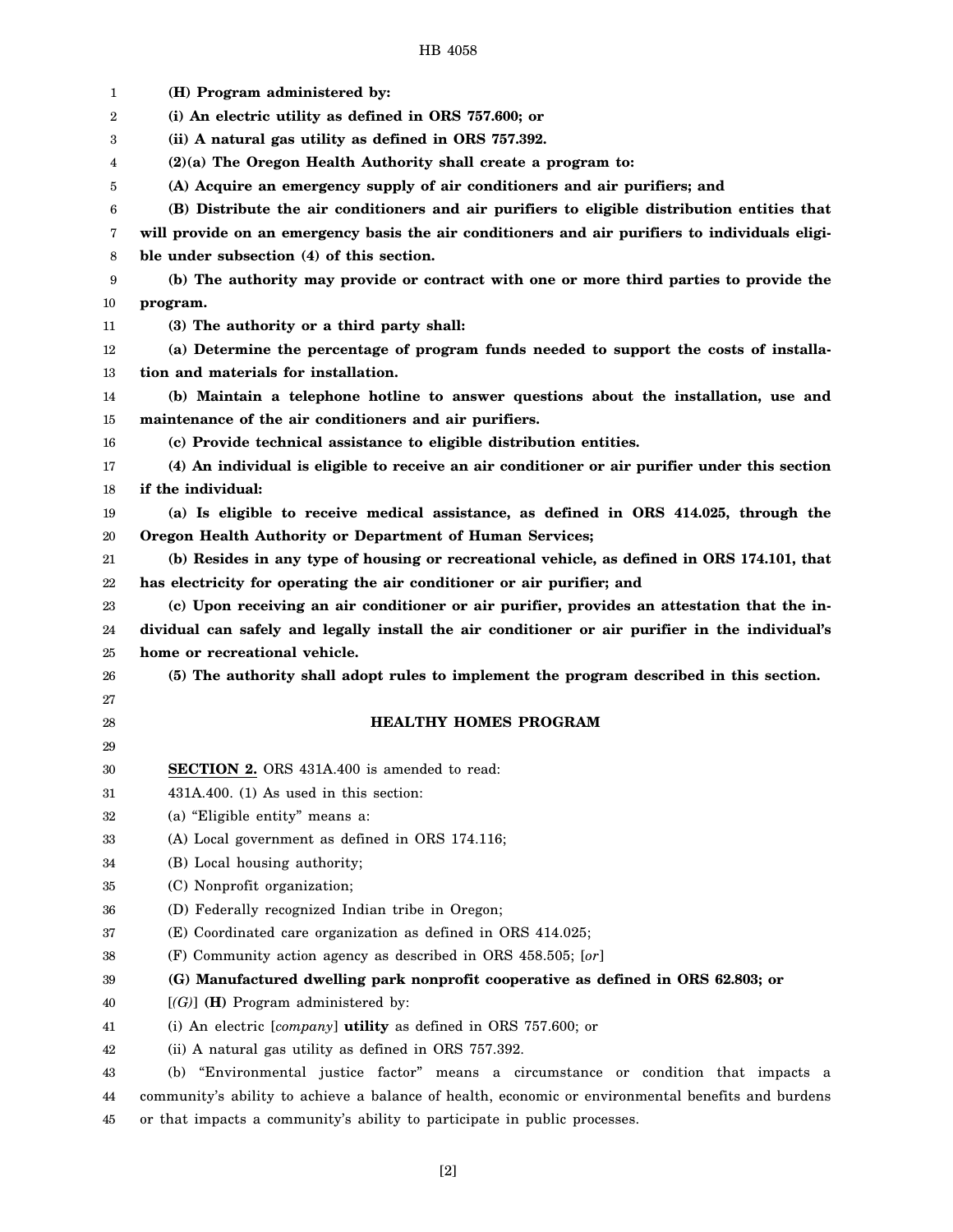(c) "Grant program recipient" means an eligible entity that has been awarded a grant from the

- 2 3 4 5 6 7 8 9 Oregon Health Authority under this section. (d) "Landlord" means a landlord, as defined in ORS 90.100, that meets eligibility criteria for a loan, grant or other financial assistance under the Healthy Homes Program as determined by the authority. (e) "Low income household" means a household having an income equal to or below 80 percent of the area median family income as determined by the authority. (f) "Nonprofit organization" means an organization or group of organizations that is described in section  $501(c)(3)$  of the Internal Revenue Code and is exempt from income tax under section  $501(a)$ 
	- 10 of the Internal Revenue Code.
	- 11 (g) "Repair and rehabilitation" includes actions that:
	- 12 (A) Maximize energy efficiency of residences;
	- 13 (B) Extend the usable life of residences; or
	- 14 (C) Improve the health and safety of the occupants of residences, including:
	- 15 (i) Radon abatement;

1

- 16 (ii) Lead abatement;
- 17 (iii) Mold and mildew abatement;
- 18 (iv) Installation of a smoke filtration system, an air purification system or ventilation or re-
- 19 duction of pathways for air infiltration;
- 20 (v) Removal of asthma or allergen triggers;
- 21 (vi) Structural or safety improvements that increase accessibility or visitability;
- 22 (vii) Improvements that make homes more fire resistant; [*and*]
- 23 (viii) Structural or safety improvements that promote seismic resiliency**;**
- 24 **(ix) Improvements that reduce the reflection of heat on or around the home; and**
- 25 26 **(x) Electrical upgrades that improve the safety of the home or support or enable the use of energy efficiency upgrades**.
- 27 28 29 30 (h) "Residence" means a dwelling that is intended for occupation by a single family and is occupied by one or more individuals who are members of a low income household as the individuals' principal residence, including a site-built home, manufactured home, residential trailer, mobile home, condominium unit or unit within multifamily housing.
- 31 32 33 (i) "Smoke filtration system" means a residential air filtration system that meets minimum efficiency standards, as determined by the authority, for the removal of particulates and other harmful substances generated by wildfires.
- 34 35 36 37 (2) The Healthy Homes Program is established within the Oregon Health Authority. The purpose of the program is to provide grants to eligible entities that provide financial assistance to persons in low income households to repair and rehabilitate their residences and to landlords to repair and rehabilitate dwelling units inhabited by low income households.
- 38 39 (3) To be eligible to receive grants from the Healthy Homes Program, an eligible entity must establish that it:
- 40 (a) Serves or represents:
- 41 (A) Communities with high concentrations of low income households; or
- 42 (B) Communities impacted by environmental justice factors, including but not limited to:
- 43 (i) Areas with above-average concentrations of historically disadvantaged households or resi-
- 44 45 dents with low levels of educational attainment, areas with high unemployment, high linguistic isolation, low levels of homeownership or high rent burden or sensitive populations;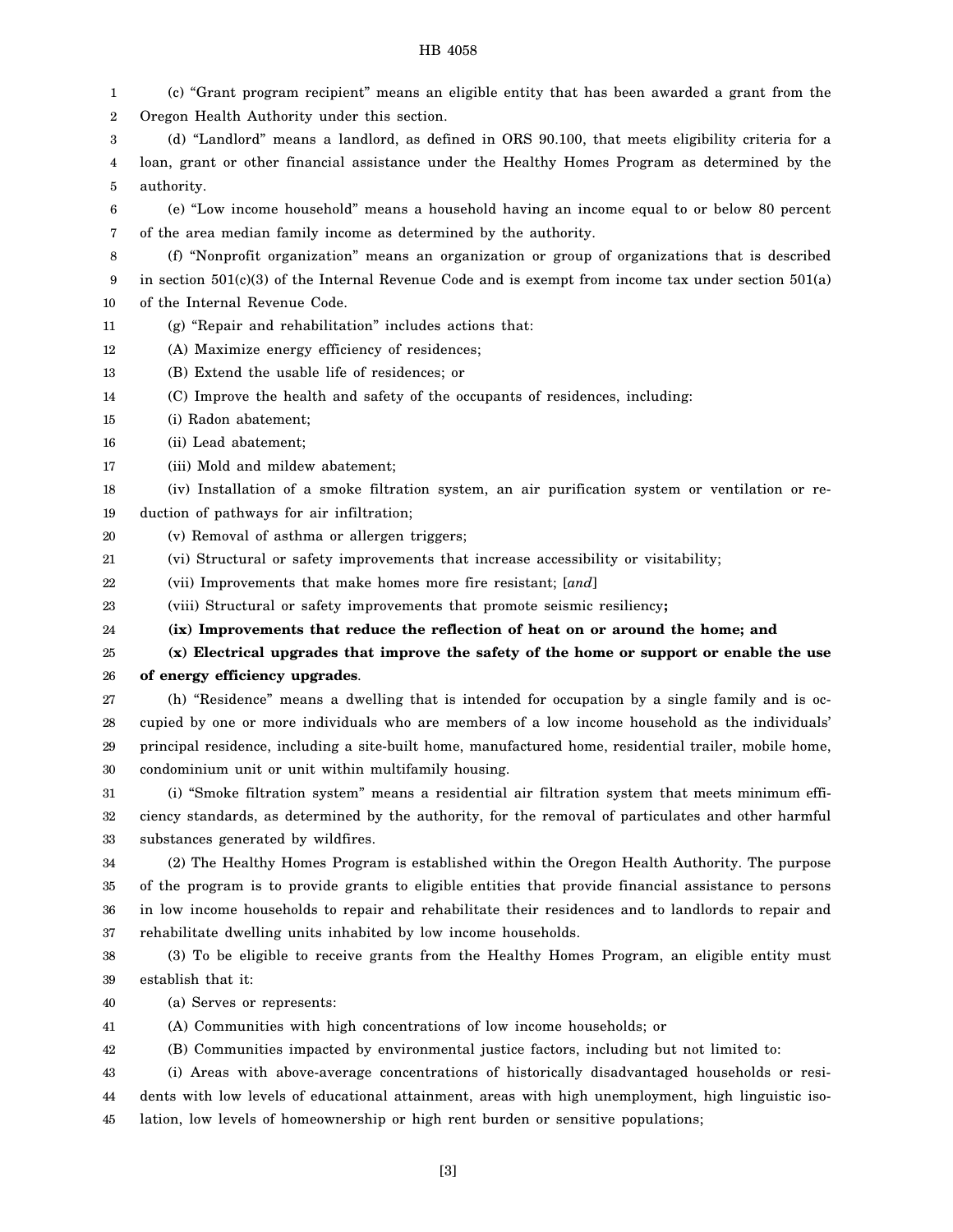| 1  | (ii) Areas disproportionately affected by environmental pollution and other hazards that can lead     |
|----|-------------------------------------------------------------------------------------------------------|
| 2  | to negative public health effects, exposure or environmental degradation; or                          |
| 3  | (iii) Other environmental justice factors as determined by the authority.                             |
| 4  | (b) Has the capacity to administer grant funds received under this section.                           |
| 5  | (c) Is able to comply with the requirements of all state and federal laws, rules and regulations.     |
| 6  | $(4)(a)$ The authority shall adopt by rule processes for eligible entities to apply to receive grants |
| 7  | from the Healthy Homes Program. The processes may include a request for proposals.                    |
| 8  | (b) The authority may adopt by rule:                                                                  |
| 9  | (A) Standards for repair and rehabilitation activities conducted by low-income households;            |
| 10 | (B) Standards for repair and rehabilitation activities conducted by landlords;                        |
| 11 | (C) Additional requirements for landlords who receive program funds; and                              |
| 12 | (D) Provisions for the allocation of program funds including but not limited to allocations for       |
| 13 | types of eligible entities, types of recipients, types of housing and regions of this state.          |
| 14 | (c) The authority, in consultation with the Governor's Policy Advisor for Economic and Business       |
| 15 | Equity, may establish by rule standards for the work performed using grants from the program to       |
| 16 | be performed by disadvantaged business enterprises, minority-owned businesses, woman-owned busi-      |
| 17 | nesses or businesses that service-disabled veterans own, as those terms are defined in ORS 200.005.   |
| 18 | (5) Upon being awarded a grant under this section, the grant program recipient shall enter into       |
| 19 | an agreement with the authority that contains provisions that:                                        |
| 20 | (a) Indicate the purposes for which the grant funds may be used;                                      |
| 21 | (b) Prohibit the grant program recipient from using more than 15 percent of grant funds for           |
| 22 | administrative expenses and program delivery costs;                                                   |
| 23 | (c) Include the repayment provisions set forth in subsection (6) of this section;                     |
| 24 | (d) Permit the authority to conduct audits and investigations of the grant program recipient          |
| 25 | regarding the purposes for which grant funds have been used; and                                      |
| 26 | (e) Require the grant program recipient to provide reports as set forth in subsection (7) of this     |
| 27 | section.                                                                                              |
| 28 | (6) A grant program recipient must repay to the authority, in whole or in part, grant funds re-       |
| 29 | ceived under this section to the extent that:                                                         |
| 30 | (a) The grant program recipient does not use the grant funds in accordance with the provisions        |
| 31 | of the grant agreement executed between the authority and the grant program recipient under sub-      |
| 32 | section (5) of this section; or                                                                       |
| 33 | (b) The Director of the Oregon Health Authority determines that the grant program recipient           |
| 34 | must repay all or part of the grant funds on grounds of misappropriation, fraud or similar reasons    |
| 35 | after auditing or investigating the grant program recipient's operations and conducting a contested   |
| 36 | case hearing under ORS 183.413 to 183.470.                                                            |
| 37 | (7) A grant program recipient shall report to the authority by June 30 of each year concerning        |
| 38 | the status and use of grant funds received under this section. The report required under this section |
| 39 | may not disclose the personal information of the recipients of loans, grants or other financial as-   |
| 40 | sistance under the Healthy Homes Program. The report must include:                                    |
| 41 | (a) A detailed description of the grant program recipient's use of grant funds;                       |
| 42 | (b) A list of each loan, grant or other financial assistance that the grant program recipient has     |
| 43 | provided and, where applicable, a full accounting of the repayment status of the loans;               |
| 44 | (c) The number of low income households that the grant program recipient has provided finan-          |
| 45 | cial assistance to for the repair and rehabilitation of their residences;                             |
|    |                                                                                                       |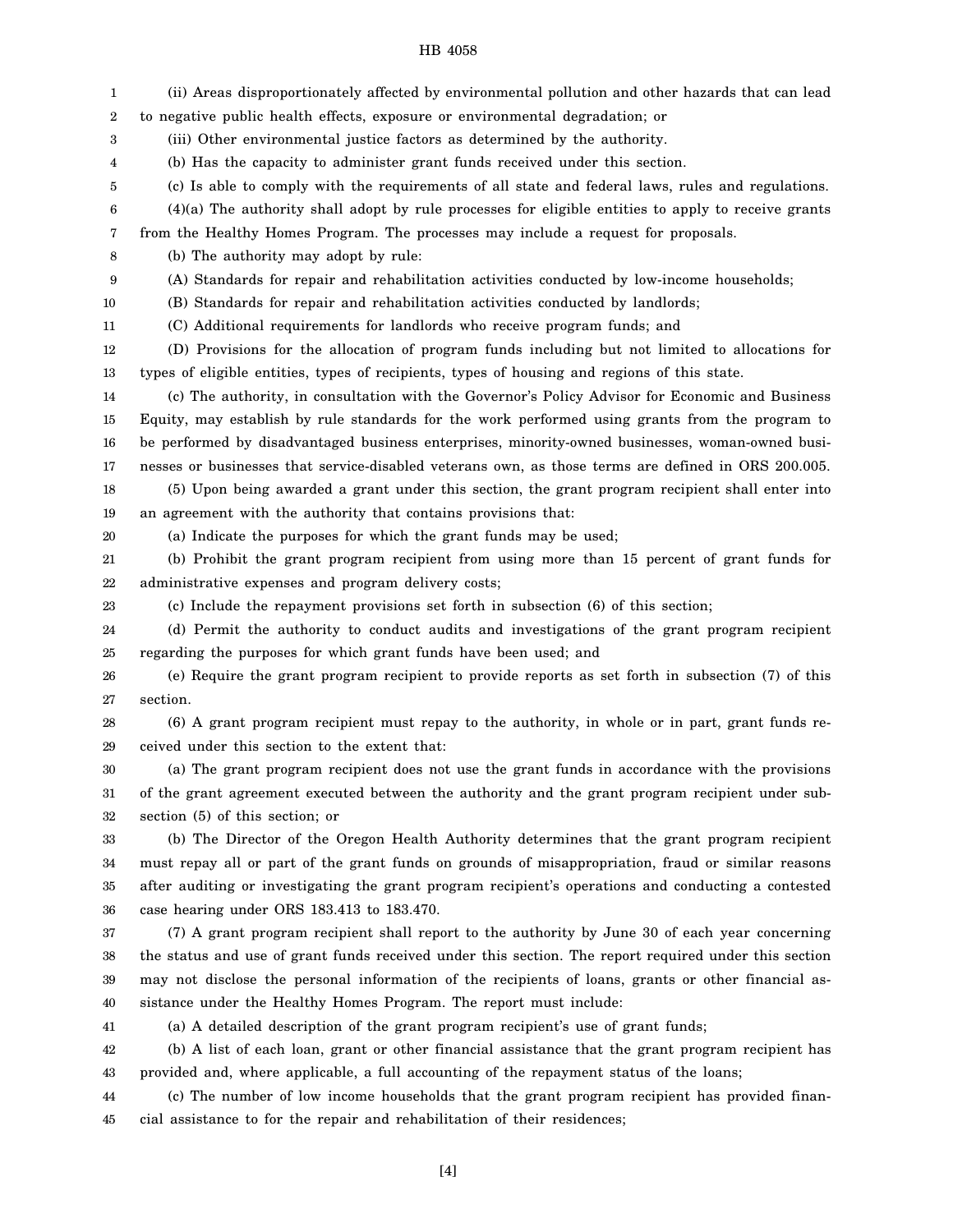| 1        | (d) The number of landlords that the grant program recipient has provided financial assistance      |
|----------|-----------------------------------------------------------------------------------------------------|
| 2        | to for the repair and rehabilitation of dwelling units;                                             |
| 3        | (e) The nature and amounts of the administrative expenses and program delivery costs the grant      |
| 4        | program recipient has incurred in providing the financial assistance under the program;             |
| 5        | (f) Disaggregated data concerning the income, racial or ethnic background, family size and re-      |
| 6        | lated demographic information of low income households who received financial assistance for repair |
| 7        | and rehabilitation of residences under the program from the grant program recipient; and            |
| 8        | (g) Any other information required by the authority.                                                |
| 9        | (8) The authority may not pay amounts for grants under this section from any source other than      |
| 10       | available funds in the Healthy Homes Repair Fund established in ORS 431A.402.                       |
| 11       | (9) Under the Healthy Homes Program, the authority may develop, or contract with public in-         |
| 12       | stitutions of higher education or nonprofit organizations to assist in developing:                  |
| 13       | (a) Methods for evaluating health hazards in housing;                                               |
| 14       | (b) Methods for preventing and reducing health hazards in housing;                                  |
| 15       | (c) Performance measures for the work being performed through the financial assistance pro-         |
| 16       | vided under the program; and                                                                        |
| 17       | (d) Recommendations for promoting the incorporation of healthy housing into ongoing practices       |
| 18       | and systems, including housing codes.                                                               |
| 19       |                                                                                                     |
| 20       | HEAT PUMP DEPLOYMENT PROGRAM                                                                        |
| 21       |                                                                                                     |
| 22       | SECTION 3. (1) As used in this section:                                                             |
| 23       | (a) "Bulk fuel" means liquid petroleum, propane, coal, wood, wood-based products or                 |
| 24       | other fuel delivered and stored until used onsite by the final consumer to produce energy.          |
| 25       | (b) "Climate zone" means a heating or cooling climate zone assigned to a county by the              |
| 26       | <b>Bonneville Power Administration.</b>                                                             |
| 27       | (c) "Electric resistance heat" means heat produced by passing an electric current                   |
| 28       | through a material that has high resistance, such as used in an electric baseboard, wall or         |
| 29       | space heater.                                                                                       |
| 30       |                                                                                                     |
|          | (d) "Eligible entity" means a:                                                                      |
| 31       | (A) Local government as defined in ORS 174.116;                                                     |
| 32       | (B) Local housing authority;                                                                        |
| 33       | (C) Nonprofit organization;                                                                         |
| 34       | (D) Federally recognized Indian tribe in Oregon;                                                    |
| 35       | (E) Coordinated care organization as defined in ORS 414.025;                                        |
| 36       | (F) Community action agency as described in ORS 458.505;                                            |
| 37       | (G) Manufactured dwelling park nonprofit cooperative as defined in ORS 62.803; or                   |
| 38       | (H) Program administered by:                                                                        |
| 39       | (i) An electric utility as defined in ORS 757.600; or                                               |
| 40       | (ii) A natural gas utility as defined in ORS 757.392.                                               |
| 41       | (e) "Energy burden" means the percentage of gross household income spent on energy                  |
| 42       | costs.                                                                                              |
| 43       | "Environmental justice communities" has the meaning given that term in ORS<br>(f)                   |
| 44<br>45 | 469A.400.<br>(g) "Heat pump" means an air-source or ground-source heat pump with a seasonal energy  |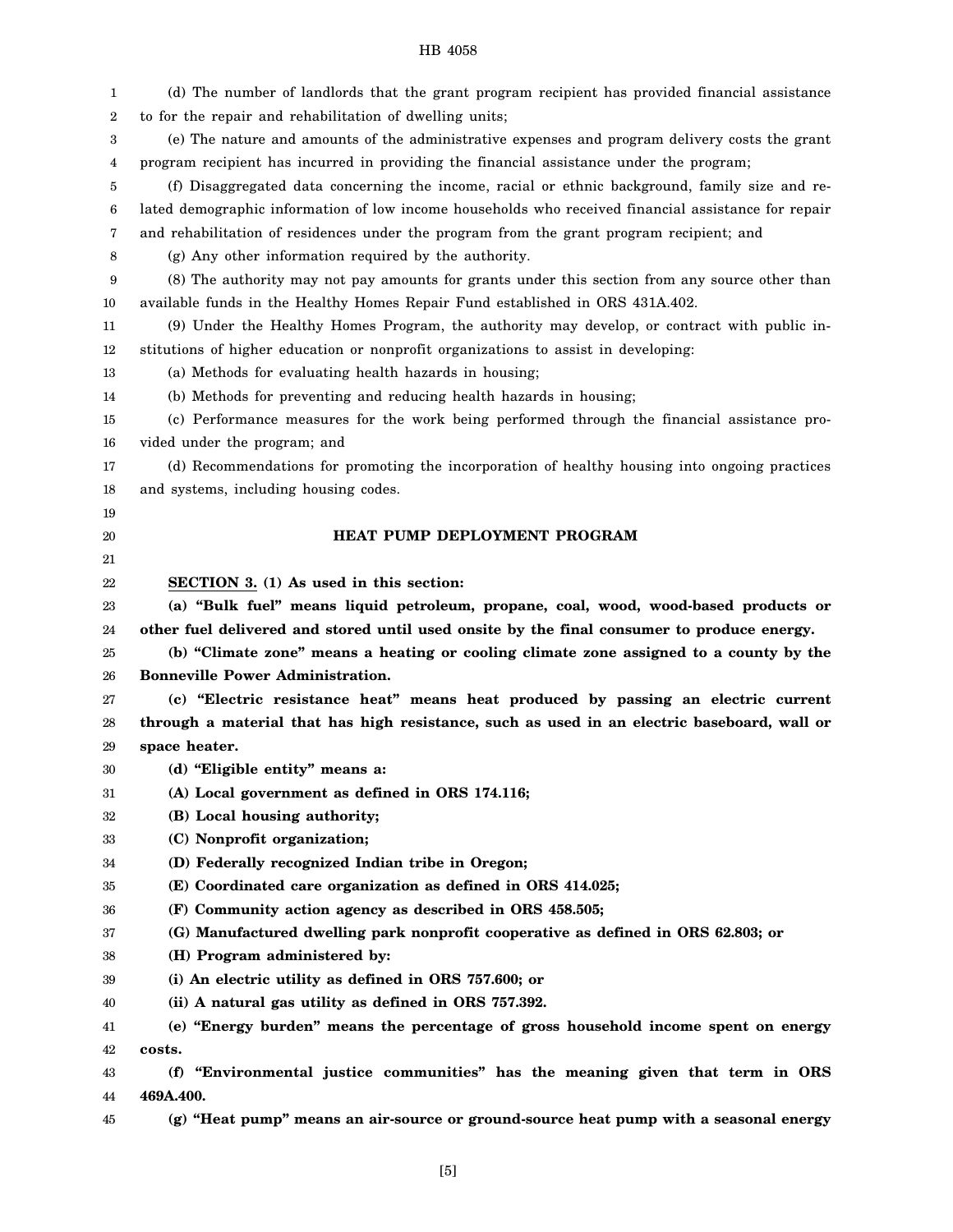| 1  | efficiency rating of 13 or higher.                                                           |
|----|----------------------------------------------------------------------------------------------|
| 2  | (h) "Region" means an economic development district in Oregon, created by the Eco-           |
| 3  | nomic Development Administration of the United States Department of Commerce, for which      |
| 4  | a regional solutions center has been established under ORS 284.754.                          |
| 5  | (i) "Utility" means a public utility as defined in ORS 757.005.                              |
| 6  | (2) The Heat Pump Deployment Program is established within the State Department of           |
| 7  | Energy. The purpose of the program is to award a grant to an eligible entity for each region |
| 8  | and federally recognized Indian tribe in Oregon to:                                          |
| 9  | (a) Administer grant funds for that region or tribe; and                                     |
| 10 | (b) Provide financial assistance from grant funds to people who reside within that region    |
| 11 | or who are members of that tribe for the purchase and installation of heat pumps and related |
| 12 | upgrades.                                                                                    |
| 13 | (3)(a) To be eligible to receive a grant from the Heat Pump Deployment Program, an el-       |
| 14 | igible entity must establish that it:                                                        |
| 15 | (A) Serves or represents:                                                                    |
| 16 | (i) A community or communities within a region; or                                           |
| 17 | (ii) Members of a federally recognized Indian tribe in Oregon; and                           |
| 18 | (B) Has the capacity to administer grant funds received under this section.                  |
| 19 | (b) An eligible entity applying for a grant may partner with other eligible entities but, if |
| 20 | awarded a grant, shall take a lead role in administering grant funds and providing financial |
| 21 | assistance.                                                                                  |
| 22 | (c) An eligible entity that serves or represents a community that has boundaries located     |
| 23 | within more than one region may apply for a grant for the region within which at least 50    |
| 24 | percent of the people of that community reside.                                              |
| 25 | (4) An eligible entity that is awarded a grant from the Heat Pump Deployment Program         |
| 26 | shall:                                                                                       |
| 27 | (a) Use the grant funds to cover up to:                                                      |
| 28 | (A) One hundred percent of the purchase and installation costs of a heat pump.               |
| 29 | (B) Seventy-five percent of the costs for related upgrades that support or enable the use    |
| 30 | of a heat pump, including:                                                                   |
| 31 | (i) A new electrical panel or other upgrades to the electrical system of a home or build-    |
| 32 | ing.                                                                                         |
| 33 | (ii) Weatherization or other structural repairs to reduce home or building heat and          |
| 34 | cooling loss.                                                                                |
| 35 | (iii) Upgrades to improve the airflow of a home or building.                                 |
| 36 | (b) Prioritize the provision of financial assistance to people who:                          |
| 37 | (A) Are members of environmental justice communities.                                        |
| 38 | (B) Rely on bulk fuels or electric resistance heating.                                       |
| 39 | (C) Reside in a home or building that does not have a heating or cooling system.             |
| 40 | (c) Enter into a performance agreement described under subsection (7) of this section        |
| 41 | with the department.                                                                         |
| 42 | (5) The department shall:                                                                    |
| 43 | (a) Award grants using available funds in the Heat Pump Deployment Fund established          |
| 44 | in section 5 of this 2022 Act.                                                               |
| 45 | (b) In awarding grants, give preference to eligible entities that have, but may not require  |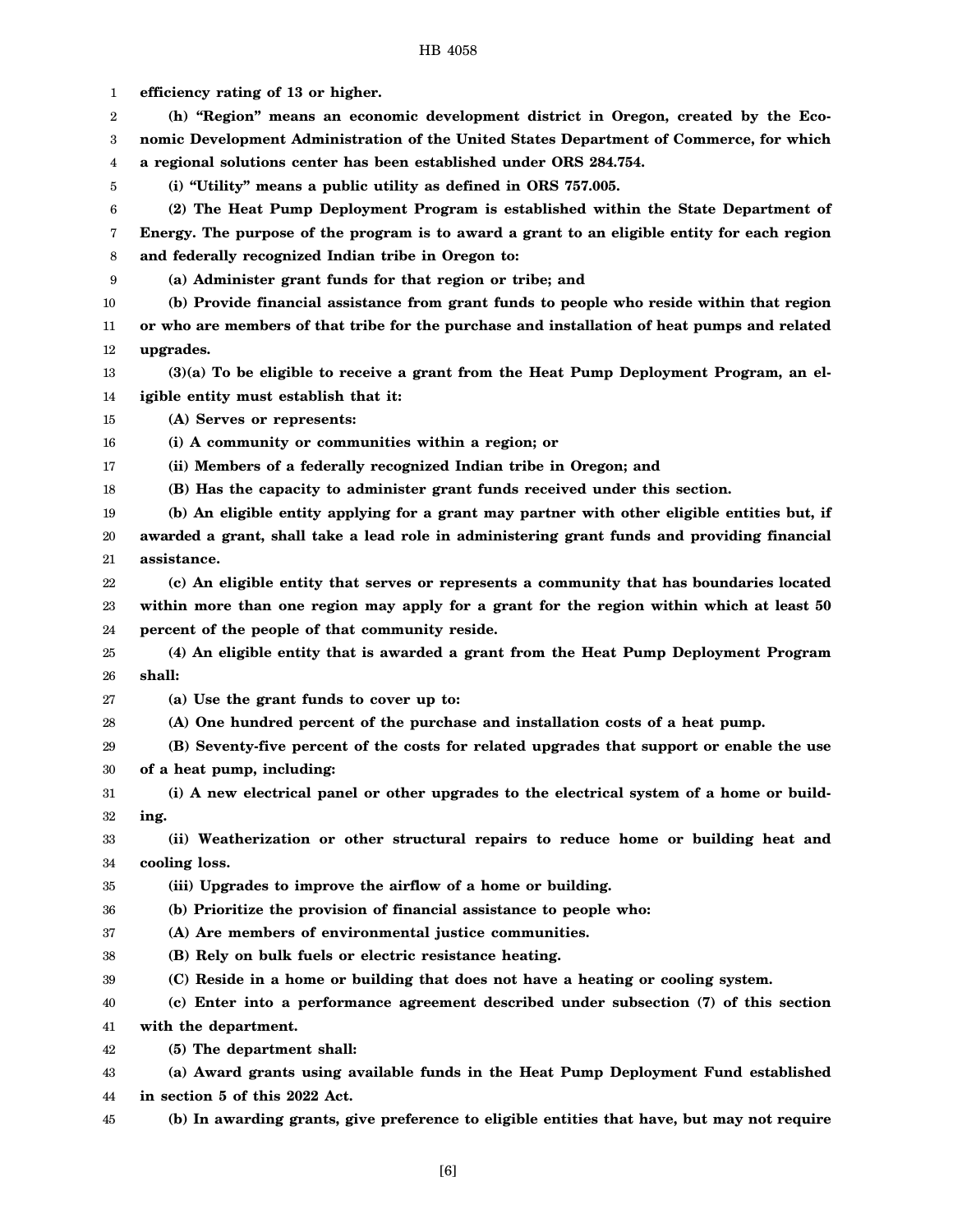1

**eligible entities to have:**

2 3 4 5 6 7 8 9 10 11 12 13 14 15 16 17 18 19 20 21 22 23 24 25 26 27 28 29 30 31 32 33 34 35 36 37 38 39 40 41 42 43 44 45 **(A) Experience in administering state grant programs or programs similar to the Heat Pump Deployment Program. (B) Experience with community program development within a region or with members of a tribe. (C) Connections to communities within a region or with members of a tribe. (c) Develop criteria for allocating grant funds based on the energy burden of residences within a region or of members of a tribe and the climate zones of the counties that comprise that region or of tribal lands. (d) Permit a review of awarded grant funds by members of communities who may benefit from the Heat Pump Deployment Program. (6) The department may: (a) Establish a maximum amount of grant funds payable towards the purchase and installation of a heat pump and related upgrades. (b) Permit the use of grants, rebates or incentives offered by a utility or other programs towards any costs of the purchase and installation of a heat pump and related upgrades not covered by the Heat Pump Deployment Program. (c) Establish incentives to encourage the purchase and installation of heat pumps and related upgrades that have higher efficiency ratings. (d) Establish incentives for the purchase and installation of a heating or cooling device with an efficiency rating similar to or higher than that of a heat pump and that provides cobenefits such as improving indoor air quality or lowering a person's energy burden. (7) Upon being awarded a grant under this section, an eligible entity shall enter into a performance agreement with the department that contains provisions that: (a) Indicate the purposes for which the grant funds may be used; (b) Prohibit the eligible entity from using more than 25 percent of awarded grant funds for administrative expenses and marketing costs; (c) Include the repayment provisions set forth in subsection (8) of this section; (d) Permit the department to conduct audits and investigations of the eligible entity regarding the purposes for which grant funds have been used; and (e) Require the eligible entity to provide reports as set forth in subsection (9) of this section. (8) An eligible entity must repay to the department, in whole or in part, grant funds received under this section to the extent that: (a) The eligible entity does not use the grant funds in accordance with the provisions of the performance agreement executed between the department and the eligible entity under subsection (7) of this section; or (b) The Director of the State Department of Energy determines that the eligible entity must repay all or part of the grant funds on grounds of misappropriation, fraud or similar reasons after auditing or investigating the eligible entity's operations and conducting a contested case hearing under ORS 183.413 to 183.470. (9) An eligible entity that received grant funds under this section shall report to the department by June 30 of each year concerning the status and use of grant funds received under this section. The report required under this section may not disclose the personal information of the recipients of loans, grants and other financial assistance under the Heat** [7]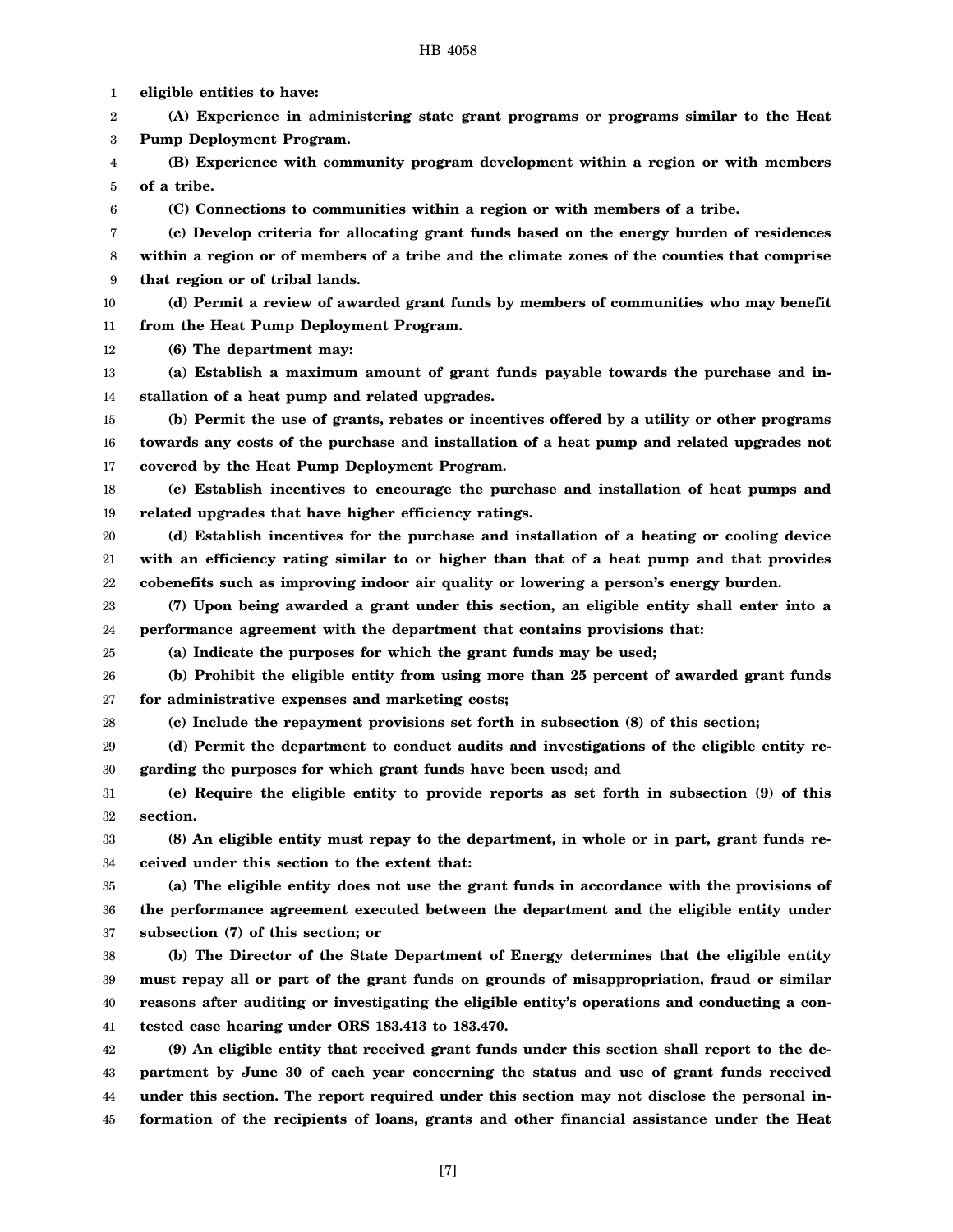1 **Pump Deployment Program. The report must include:**

2 **(a) A detailed description of the eligible entity's use of grant funds;**

3 4 **(b) A list of each loan, grant or other financial assistance that the eligible entity has provided and, where applicable, a full accounting of the repayment status of the loans;**

5 **(c) The nature and amounts of the administrative expenses and marketing costs the eli-**

6 **gible entity has incurred in providing the financial assistance under the program; and**

**(d) Any other information required by the department.**

8 9 **(10) The department shall adopt rules to carry out the provisions of this section. The rules shall be developed in consultation with:**

10

7

**(a) The Bureau of Labor and Industries on issues related to the workforce.**

11 12 **(b) The Building Codes Division of the Department of Consumer and Business Services on issues related to building codes and commissioning.**

13 14 **(c) The Housing and Community Services Department to ensure the Heat Pump Deployment Program complements any existing programs or services.**

15 16 17 **(d) The Department of Environmental Quality on issues of air quality related to bulk fuels and to ensure the Heat Pump Deployment Program complements any existing programs or services.**

18 19 20 **(e) The Oregon Health Authority on any health impacts and health impact data related to the Heat Pump Deployment Program and to ensure the Heat Pump Deployment Program complements any existing programs or services.**

21 22 23 **(f) Utilities and utility program administrators on any impacts the Heat Pump Deployment Program may have on utility systems or services and to ensure the Heat Pump Deployment Program complements any existing programs or services.**

24 25 **(g) Nonprofit organizations, housing providers, heat pump technicians and other stakeholders as appropriate.**

26

**SECTION 4. (1) The Heat Pump Deployment Advisory Council is established.**

27 28 29 **(2) The council consists of representatives from eligible entities administering grant funds under the Heat Pump Deployment Program established under section 3 of this 2022 Act.**

30 **(3) The council shall study and identify:**

31 **(a) Best practices for administering grant funds and providing financial assistance;**

32 **(b) Barriers to administering grant funds and providing financial assistance; and**

33 **(c) Opportunities for providing technical assistance.**

34 35 **(4) A majority of the members of the council constitutes a quorum for the transaction of business.**

36 37 **(5) Official action by the council requires the approval of a majority of the members of the council.**

38 **(6) The council shall elect one of its members to serve as chairperson.**

39 40 41 **(7) The council shall meet at times and places specified by the call of the chairperson or of a majority of the members of the council. The council may meet by telephone or video conference.**

42 **(8) The council may adopt rules necessary for the operation of the council.**

43 **(9) The State Department of Energy shall provide staff support to the council.**

44 **SECTION 5. (1) The Heat Pump Deployment Fund is established in the State Treasury,**

45 **separate and distinct from the General Fund. Interest earned by the Heat Pump Deployment**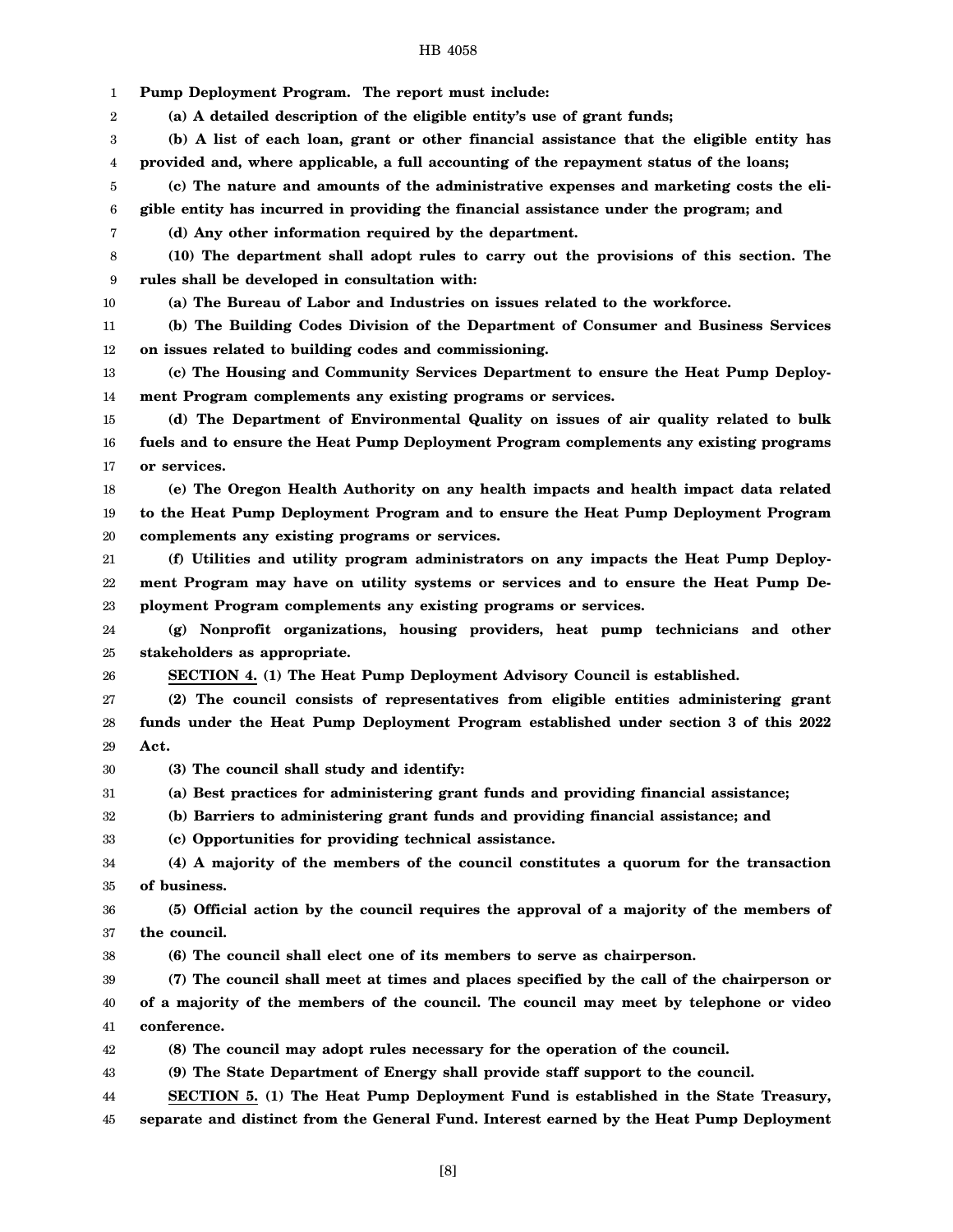| 1        | Fund shall be credited to the fund. The fund consists of:                                    |
|----------|----------------------------------------------------------------------------------------------|
| 2        | (a) Moneys appropriated or otherwise transferred to the fund by the Legislative Assem-       |
| 3        | bly;                                                                                         |
| 4        | (b) Moneys received from federal, state or local sources;                                    |
| 5        | (c) Gifts, grants or other moneys contributed to the fund; and                               |
| 6        | (d) Other amounts deposited in the fund from any source.                                     |
| 7        | (2) Moneys in the fund are continuously appropriated to the State Department of Energy       |
| 8        | for the purpose of carrying out the provisions of section 3 of this 2022 Act.                |
| 9        | (3) The department may use reasonable amounts from the fund, but no more than 20             |
| 10       | percent of the fund, necessary to administer and market the Heat Pump Deployment Pro-        |
| 11       | gram described in section 3 of this 2022 Act.                                                |
| 12       | (4) The Director of the State Department of Energy shall submit a biennial report to the     |
| 13       | Legislative Assembly in the manner provided by ORS 293.640 regarding the expenditures of     |
| 14       | moneys deposited in the Heat Pump Deployment Fund, including:                                |
| 15       | (a) A detailed description of the use of the moneys;                                         |
| 16       | (b) A detailed description of the loans, grants or other financial assistance provided from  |
| 17       | the moneys and, where applicable, an accounting of the repayment status of the loans;        |
| 18       | (c) The nature and amounts of the administrative expenses and marketing costs paid           |
| 19       | from the moneys; and                                                                         |
| 20       | (d) Indicators of program success.                                                           |
| 21       |                                                                                              |
| 22       | HEAT PUMP TECHNICIAN WORKFORCE REPORT                                                        |
| 23       |                                                                                              |
| 24       | SECTION 6. (1) The State Department of Energy shall develop and submit a report de-          |
| 25       | scribed in this section in the manner provided in ORS 192.245 to the interim committees of   |
| 26       | the Legislative Assembly related to environment and natural resources no later than Sep-     |
| 27       | tember 15, 2023.                                                                             |
| 28       | (2) The department shall develop a report under this section in consultation with the        |
| 29       | Heat Pump Deployment Advisory Council established under section 4 of this 2022 Act and       |
| 30       | relevant agencies of state government as defined in ORS 174.111.                             |
| 31       | (3) The report submitted under this section must include a description of:                   |
| 32       | (a) Training programs in Oregon for heat pump technicians for the most common heat           |
| 33       | pump brands;                                                                                 |
| 34       | (b) Barriers to accessing training programs for heat pump technicians related to the lo-     |
| 35       | cation of environmental justice communities, as defined in ORS 469A.400;                     |
| 36       | (c) Barriers to women, individuals who identify as gender nonbinary and members of           |
| 37       | environmental justice communities from entering the heat pump technician workforce; and      |
| 38       | (d) Resources needed to develop programs to provide technical assistance.                    |
| 39       | SECTION 7. Section 6 of this 2022 Act is repealed on January 2, 2024.                        |
| 40       |                                                                                              |
| 41       | <b>MEASURES TO ADDRESS HIGHER UTILITY BILLS</b>                                              |
| 42<br>43 | SECTION 8. ORS 757.695 is amended to read:                                                   |
|          | 757.695. (1) The Public Utility Commission shall explore measures to address differen-       |
| 44       | tiated rates or energy assistance for ratepayers with higher utility bills during periods of |
| 45       |                                                                                              |